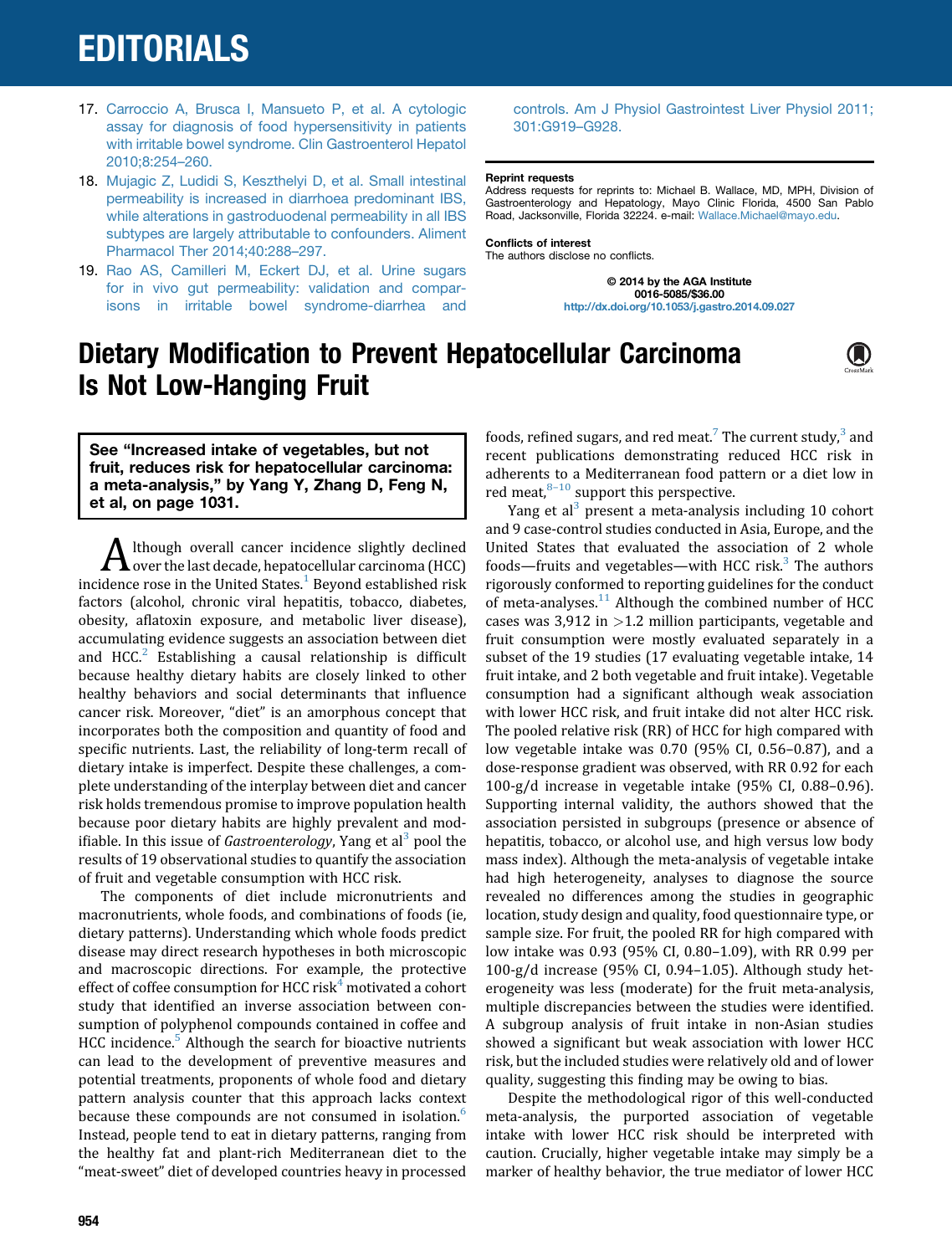### EDITORIALS

risk. Attempts to adjust for confounding are limited in several ways. First, some potentially important confounders do not lend themselves to binary categorization. For example, smoking is not a yes–no phenomenon, but rather has multiple dimensions including amount and duration (ie, pack-years), as well as timing (active or remote use). Second, some important factors known to be associated with both vegetable consumption and cancer risk, such as socioeconomic status and exercise, are unavailable in the majority of studies underpinning the meta-analysis. Third, multivariable adjustment was performed for different sets of variables in each primary study, making the pooled adjusted RR estimates in the meta-analysis unreliable (residual confounding may be present). For example, both obesity and alcohol intake are likely prevalent in persons with low vegetable intake, but only 5 of the primary studies simultaneously adjusted for both factors. Because obesity and alcohol intake synergistically contribute to HCC risk,  $^{12}$  $^{12}$  $^{12}$ the consistent association of low vegetable intake and HCC risk with stratification by obesity or alcohol intake alone does not prove that the association is independent of both factors. Inability to adequately adjust for confounding is a greater limitation for meta-analyses of observational studies than meta-analyses of interventional trials owing to the lack of randomization in the primary studies. Given these limitations, it is difficult to definitively determine whether the current study's findings of a reduced HCC risk are related to vegetable intake or a dietary pattern, behavior, or health status linked to vegetable intake.

When applied to the population, even relatively small associations may still have meaningful implications for public health. To better understand that impact, the authors determined that approximately 125,000 people would need to increase their vegetable intake by 100 g/d over 9.3 years to prevent 1 HCC death (a number needed to treat of 13,440 per year), a steep figure. The population-attributable fraction (PAF) better facilitates an understanding of the contribution of a risk factor to disease burden.<sup>[13](#page-2-0)</sup> The PAF is the proportional reduction in population disease incidence that would occur if risk factor exposure were reduced to an alternative ideal exposure level. What proportion of HCC could be prevented if the entire population consumed a vegetable-rich diet? Calculation of the PAF often yields useful insights. For example, hepatitis C infection is much more strongly associated with HCC risk than diabetes/obesity (odds ratio, 39.89 vs 2.47), but because diabetes/obesity is more prevalent in the US population, the PAF for diabetes/obesity is higher than for hepatitis C (36.6% vs 22.4%).<sup>[14](#page-2-0)</sup> In the Japanese Public Health Cohort study, $15$  the PAF of HCC for low vegetable consumption can be calculated, with  $p_d = 0.53$  (the proportion of HCC cases occurring in low vegetable intake participants) and  $RR = 1.10$  (the RR of HCC for low compared with high intake), according to the equation:

$$
PAF = p_d(RR - 1/RR)
$$

The PAF is 4.8%, the proportion of HCC that could be eliminated if a population similar to the cohort (Japanese persons aged 40–69 years) increased their vegetable consumption from the lowest to the highest level. In the present study, a pooled PAF cannot be calculated because many of the included studies do not report the  $p_d$ . However, because the Western diet includes fewer vegetables than in Japan, and the RR for HCC is similar, a slightly higher proportion of US HCC likely can be attributed to low vegetable consumption or linked risk factors. Compared with the PAF for other common HCC risk factors  $(6\% - 47\%)$ ,  $^{14,16}$  the low PAF for vegetable consumption suggests that this factor contributes in a small way to total HCC burden in the population.

After using measures like the PAF to estimate the relative contribution of a risk factor to HCC disease burden, the feasibility of eliminating the risk factor must be considered. Partially hydrogenated oils (artificial trans fats), which increase the risk of coronary artery disease, were successfully banned through governmental regulation in New York City and California in 2006 and 2008, and a national expansion has been proposed by the US Food and Drug Admin-istration.<sup>[17](#page-2-0)</sup> Unlike artificial trans fats, regulation of vegetable intake is unlikely to be efficient, because HCC disease burden is much lower than coronary artery disease, or enforceable (although this assessment could differ depending on the involved population and the disease burden).

Of the lifestyle factors implicated in HCC risk—diabetes/ obesity, alcohol, and tobacco—we submit that tobacco control is the vital target for HCC prevention. The first priority, among 10, of the World Oncology Forum in the war against cancer is tobacco. $18$  Strong epidemiologic evidence supports an association of tobacco use with HCC, independent of the effects of alcohol and hepatitis B or  $C^{19}$  $C^{19}$  $C^{19}$ Further, in a large European cohort, the PAF for tobacco use in HCC (47.6%) was more than twice the PAF of the second most attributed risk factor (hepatitis C, 20.9%).<sup>[16](#page-2-0)</sup> Despite a reduction in the prevalence of smoking in the United States from 27.8% to 21.0% over the last 20 years, smoking prevalence remains nearly double the  $\leq 12\%$ objective endorsed by *Healthy People [20](#page-2-0)10.*<sup>20</sup> If the goal is to reduce HCC burden in the US population, tobacco control is likely to be the most effective public health intervention.

We commend Yang et al<sup>[3](#page-2-0)</sup> for their thoughtful and rigorous analysis of fruit and vegetable intake and HCC risk. Processed food, alcohol, and tobacco are the agents of epidemic chronic disease in the modern era, industrial epidemics that far outscore the disease burden imposed by infectious agents or inherited disease. In the future, it may be possible to demonstrate an independent, causal association between vegetable consumption and HCC using individual participant data meta-analysis or other methods. $21$ Even so, based on the current analysis, the magnitude of vegetable intake on HCC risk is likely to be modest and not readily amenable to public health interventions. We cannot ignore the epidemic of diabetes and obesity, both of which are closely linked to poor eating habits with lack of physical activity, and predispose to HCC. But in the near term, the available evidence suggests that the most sensible public health strategy for HCC prevention entails a redoubled effort on tobacco control. To stem the rising tide of HCC, we must dedicate the same assistance and support to smoking cessation that we currently dedicate to alcohol cessation.